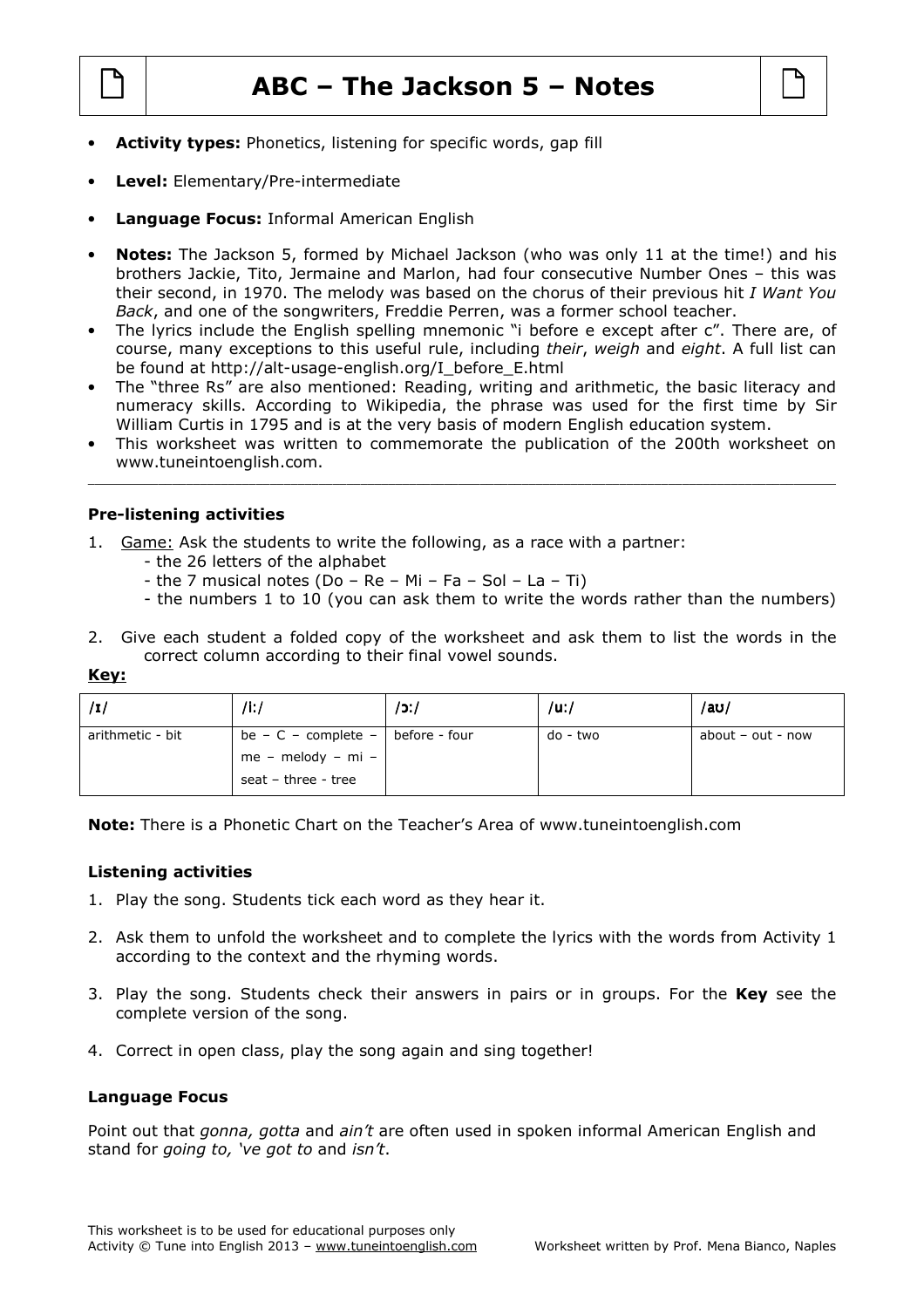

# ABC – The Jackson 5



Activity 1. List the words below in the correct column according to their final vowel sounds.

|  | about - arithmetic – be – before – bit – C – complete – do – four – me |
|--|------------------------------------------------------------------------|
|--|------------------------------------------------------------------------|

| melody – mi – now - out – seat – three – tree - two |                     |                   |          |            |  |  |
|-----------------------------------------------------|---------------------|-------------------|----------|------------|--|--|
| /I/(2)                                              | $/$ <b>i</b> :/ (9) | (2) /: <b>כ</b> / | /u:/ (2) | $/au/$ (3) |  |  |



This worksheet is to be used for educational purposes only Activity © Tune into English 2013 - www.tuneintoenglish.com Worksheet written by Prof. Mena Bianco, Naples